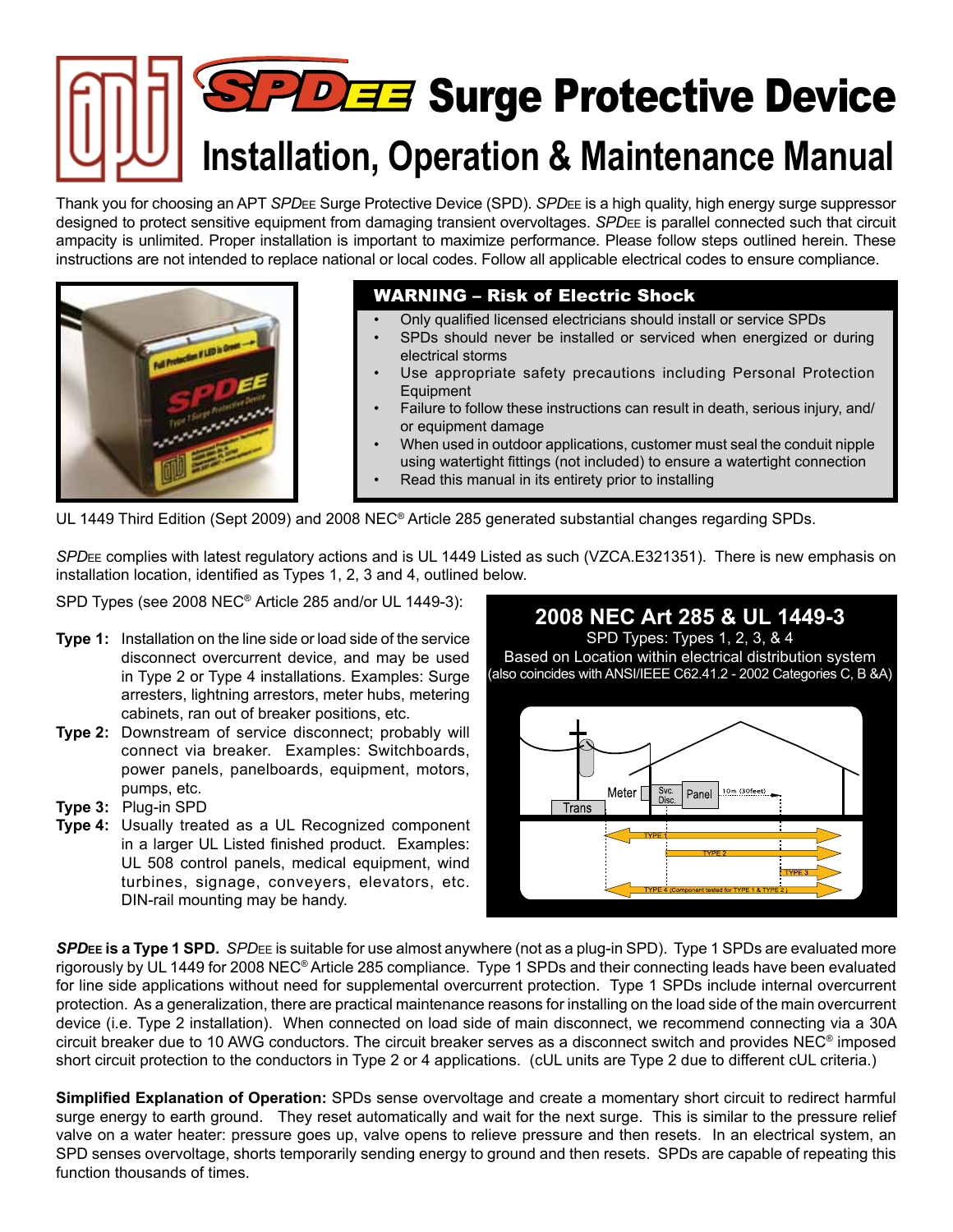### **Parts List**

### **1 -** *SPDee* **suppressor including 3' (~1m) conductors**

- 1 Mounting L bracket
- 1 3/4" conduit nut
- 2 Panhead mounting screws
- 1 Data Sheet
- 1 Installation Sheet (this document)



### **Figure 2**

### *SPDee* **Mounting Options**

- 3/4" pipe nipple (conduit nut included)
- Standard 35mm DIN-rail (not included)
- L-bracket tightens onto DIN-rail Standard flat mounting surface
- Attach L-bracket to surface via mounting holes



Most *SPD*ee's have demonstrated 200kA & 100kA Short Circuit Current Ratings (SCCR) including leads. See UL Label markings on SPD or see Data Sheet for specs.) Supplemental overcurrent protection is not required to protect this SPD. However, NEC® convention requires that connecting conductors have overcurrent protection in Type 2 or 4 applications. Follow applicable codes.

This device features internal overcurrent and overtemperature protection that will disconnect effected surge suppression components at the end of their useful life, but will maintain power to the load – now unprotected. If this situation is undesirable for the application, follow these instructions for replacing the device. *SPDee* is ultrasonically welded closed and contains no user serviceable parts.

| <b>Specifications</b>                                  |                                                         |
|--------------------------------------------------------|---------------------------------------------------------|
| <b>Temperature Operating</b>                           | -40°C (-40°F) to 60°C (+140°F)                          |
| <b>Temperature Storage</b>                             | -55°C (-67°F) to 65°C (+149°F)                          |
| Wire Size & Installation Torque                        | 10 AWG; 18 inch-pounds                                  |
| Appropriate Circuit Breaker<br>based on conductor size | 30A (SPD includes internal OCP)                         |
| NEMA 250 Enclosure Rating                              | Type 4X with appropriate<br>sealing & sealing condulets |

### **Voltage Rating & Application**

Before installing SPD, verify by nameplate voltage or model number that it has the same voltage rating as the power distribution system. See attached Data Sheet or call APT Tech Support at (800) 237-4567 as appropriate. The SPD's specifier or user should be familiar with the configuration and arrangement of the power distribution system. The system is defined by how the secondary windings of the transformer supplying the service entrance main or load are configured. This includes whether or not the transformer windings are referenced to earth via a grounding conductor. The system configuration is not based on how any specific load or equipment is connected to a particular power distribution system. SPDs should be installed per the distribution system, not per a load or motor's wiring connection.

For example, suppose a 480V three phase motor appears to be connected as a 480V Delta. In actuality, the serving distribution system might be a 480Y/277V grounded Wye, with or without a neutral pulled to the motor or MCC. The system is still a 480Y/277V Wye, even though the load is connected as a Delta. A grounded Wye has a defined reference to ground (i.e., neutral is bonded to ground). In contrast, some Delta systems are ungrounded, which have no reference to ground.

### **SPDs on Ungrounded Systems**

Caution – Ungrounded systems are inherently unstable and can produce excessively high line-to-ground voltages during certain fault conditions. During these fault conditions, any electrical equipment including an SPD, may be subjected to voltages which exceed their designed ratings. This information is being provided to the user so that an informed decision can be made before installing any electrical equipment on an ungrounded power system.



## $\Lambda$  danger

**Hazardous voltage. Will cause death or serious injury. Keep Out. Qualified personnel only. Disconnect and lock off all power before working on this equipment.**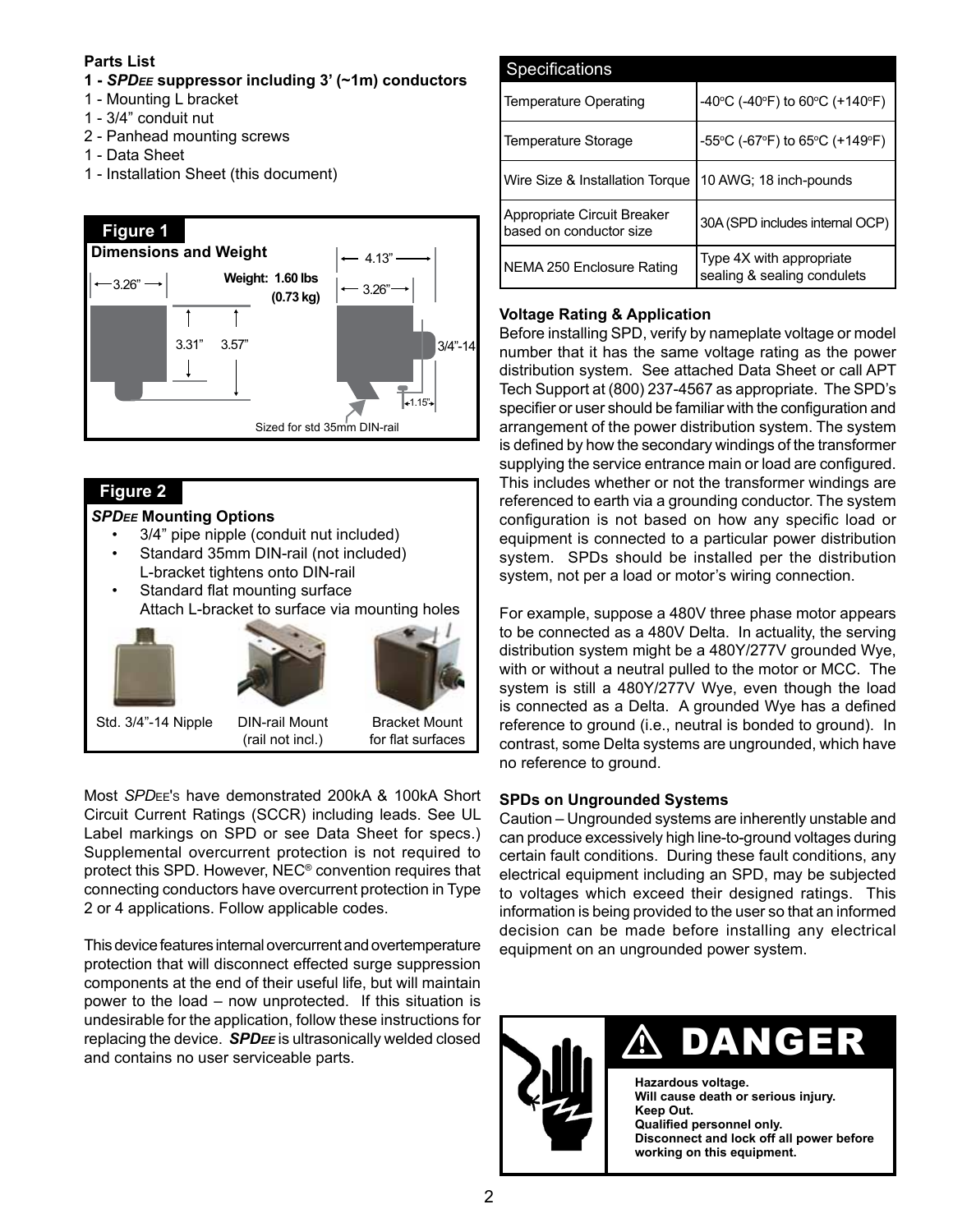### **INSTALLATION**

Pre-Plan your installation. You need to accomplish the following:

- **• Meet all National and Local codes** (NEC® Article 285 and UL 1449 address SPDs)
- **• Confirm System voltage to SPD voltage** (120V SPD will fail instantly on 240V, 277V, etc.)
- **• Mount SPD as close to panel or equipment as possible to keep leads short** (long leads hurt performance substantially)
- **• Ensure leads are as short and straight as possible, including neutral and ground. If using a breaker, use a breaker position that is close to the SPD and the panel's neutral & ground**
- **• If using a breaker, recommended breaker size is 30A due to 10 AWG conductor**
- **• Make sure system is grounded per NEC® and clear of faults before energizing SPD** (inadvertent system problem may fail SPD).
- **• Never Hi-Pot test Any SPD** (will prematurely fail SPD)
- 1. Use voltmeter to check voltages and ensure correct SPD. See Data Sheet for specs & wire-outs
- 2. Determine Mounting method (See Figure 2) weather resistant equipment may be required
- 3. If SPD has optional Dry Contact, pre-plan its installation
- 4. Remove power from panel/source. Confirm panel/source is deenergized.
- 5. Identify breaker location and SPD location. Position SPD such that LED is best visible.
- 6. Mount SPD weather resistant applications require additional sealing, o-rings, etc. (not included)
	- Remove an appropriately sized knockout from panel.
	- Connect conductors as appropriate short and straight as possible (Hi-Legs are Phase B)
- 7. Label or mark conductors as appropriate (neutral: white, ground: green, energized: black, hi-leg: orange)
- 8. Make sure system is bonded per NEC<sup>®</sup> and is clear of hazards or faults before energizing (N-G bonding not per NEC® will fail SPDs: #1 cause of SPD failures)
- 9. Energize and confirm proper operation of green LED indicator and/or options.



### V WARNING

- Confirm XO N-G Bonding at Upstream Transformer
- Do Not Hi-Pot Test
	- Resulting Damage is not Covered Under Warranty